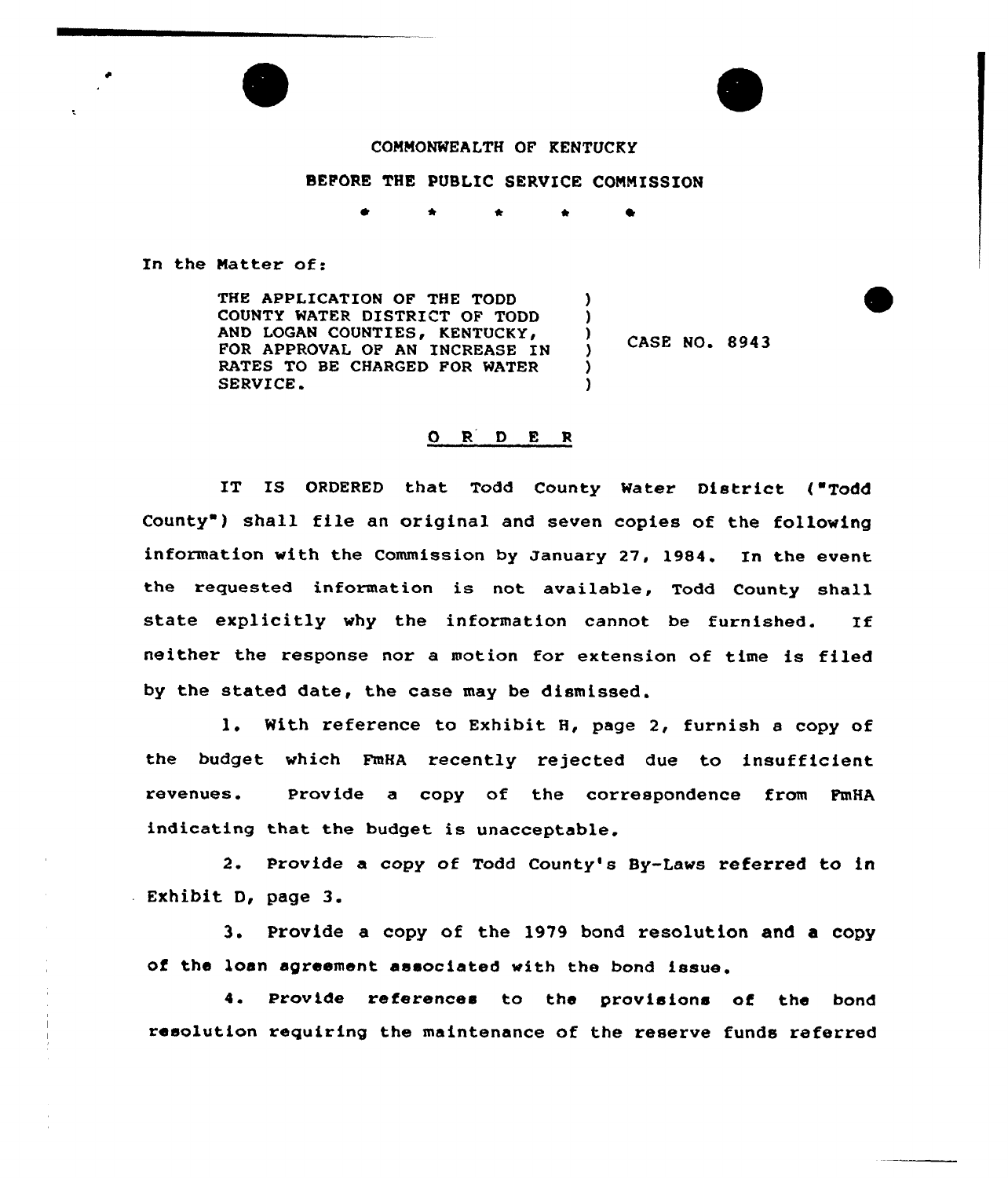to in Exhibit E, page 7. What is the current policy of FmHA concerning maintenance of the funds, and what are the potential ramifications of the failure to maintain these funds at the required levels'.

For each employee and commissioner of Todd County, provide the following information for the test years

a) The name, title and total compensation received during the test period. Include a description and the amount of any fringe benefits received for each employee and commissioner.

b) Total number of regular and overtime hours worked.

c) <sup>A</sup> complete description of the duties and responsibilities of each employee and commissioner.

d) For each commissioner provide the approximate amount of time required monthly to fulfill his duties and responsibilities in official utility business.

6. Provide the date of each commission meeting held during the test period and indicate the total number of commissioners in attendance at each meeting.

7. In reference to Exhibit H, page 6, item 6, the Rate Adjustment Cost of \$8,058, provide the following:

a) Actual expenses which have been incurred to date for legal, accounting, and engineering services.

b) The basis for the amounts listed for legal, accounting, and engineering costs included within the rate case expense breakdown.

 $-2-$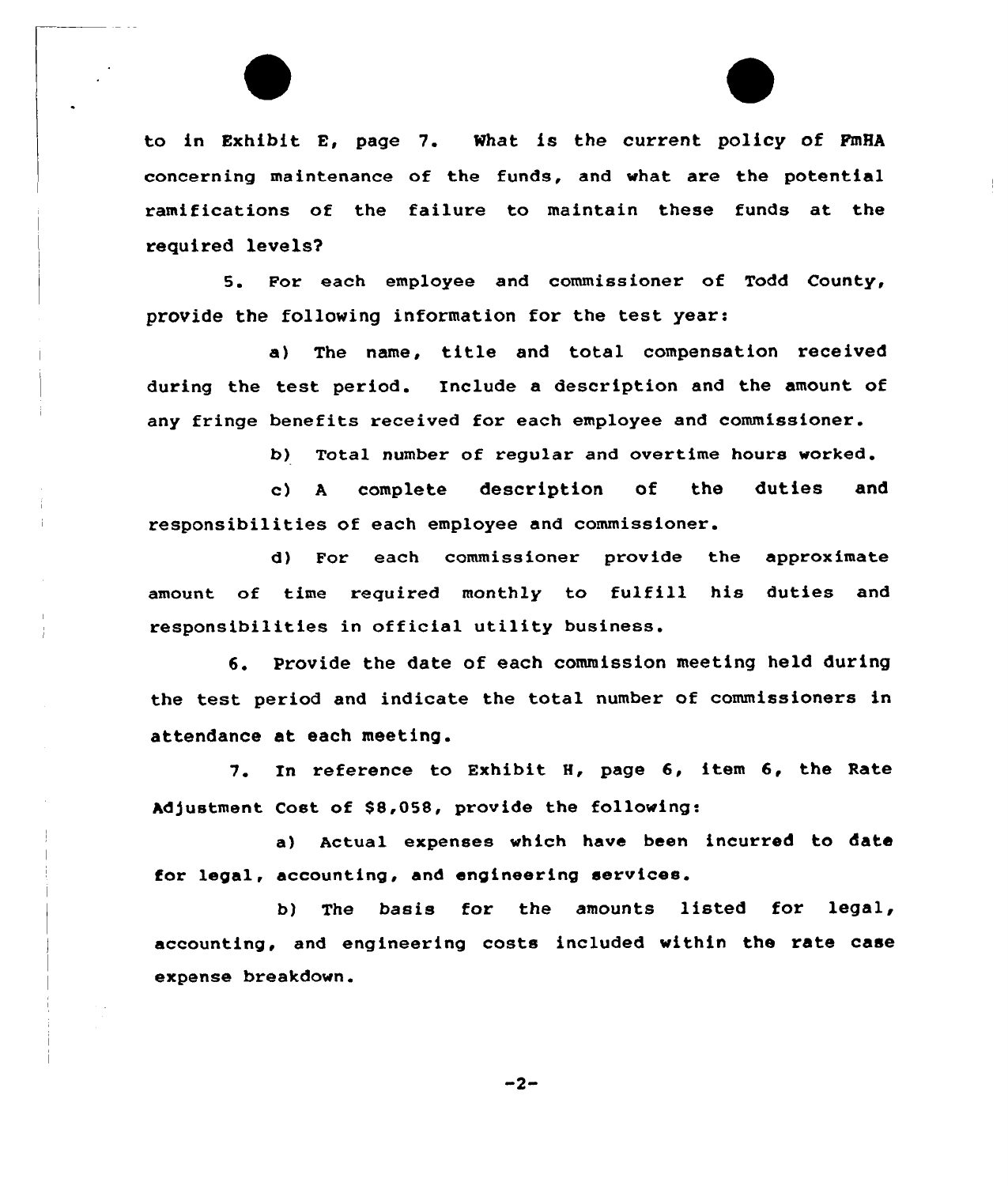

c) A schedule of the hourly rates for legal, accounting, and engineering costs that vil1 be charged to Todd County for this rate case.

d) <sup>A</sup> detailed description of the legal, accounting and engineering services to be provided Todd County in this case and an estimate of the number of hours that will be charged to Todd County for the services.

8. Provide an analysis of Employee Travel Expense for the test year. Show amounts attributable to each employee, and provide a summary of mileage, meals, lodging, gasoline and other costs reimbursed during the test year.

9. With reference to Exhibit E, page 18, provide <sup>a</sup> detailed analysis of the following expenses. Include in the analysis the check or voucher number, payee, the amount, the date, and a description of each transaction. Items of less than \$50 may be grouped with a general description of the costs included in each group.

| a)  | Operations, Supplies and Expense | \$17,492 |
|-----|----------------------------------|----------|
| b)  | Chemicals                        | 19,587   |
| C)  | Repairs and Maintenance          | 16,684   |
| d). | General Expense                  | 1,037    |
| e)  | Office Supplies and Postage      | 2,843    |
| f)  | <b>Taxes</b>                     | 3,898    |

10. Provide copies of bills for water purchased from South Logan Water District during the test period. Provide a copy of the current contract to purchase water from South Logan Mater District.

 $-3-$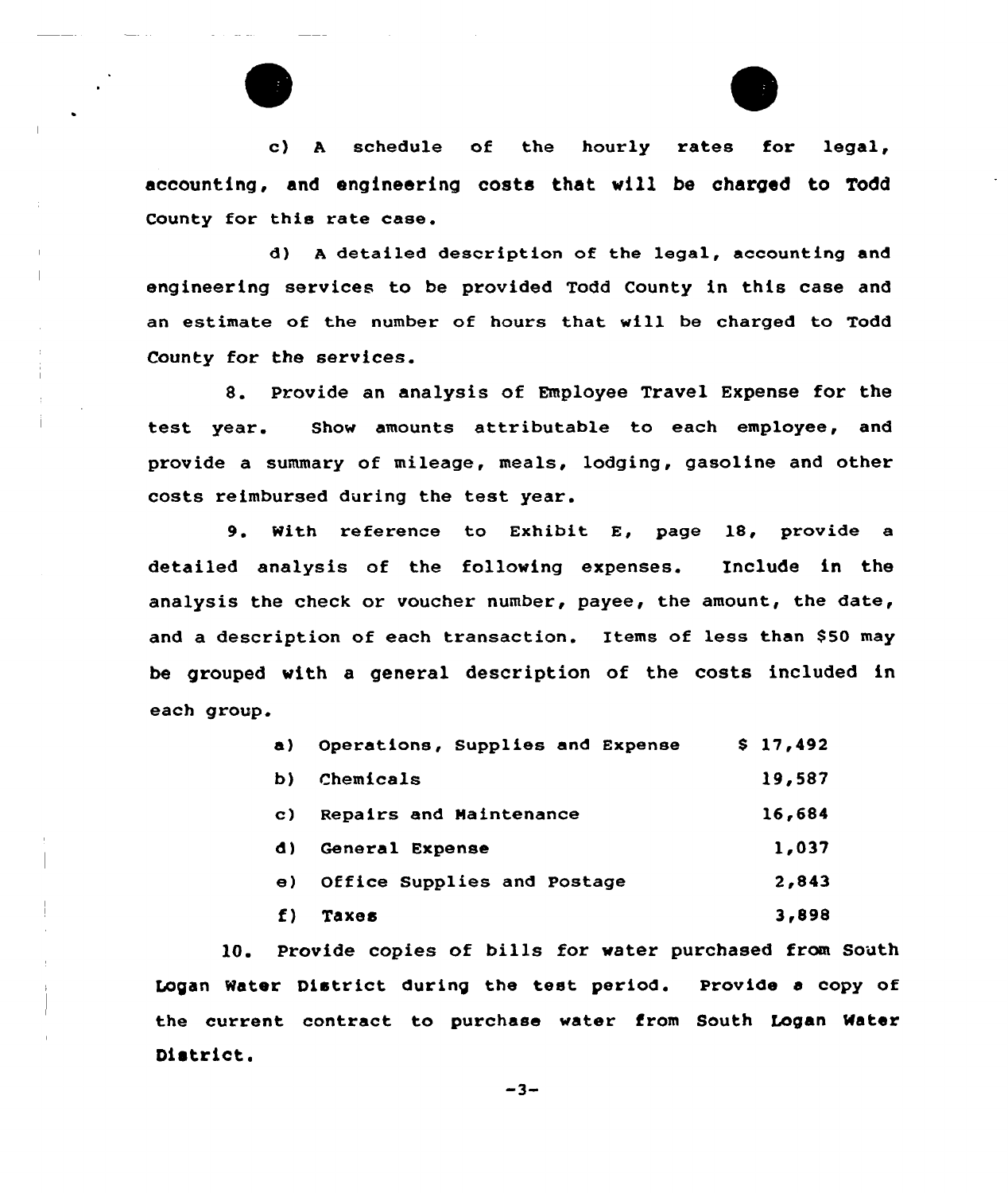ll. Provide an analysis of Accounting and Legal Fees incurred during the test year. The analysis should show the payee, dollar amount, account charged, hourly rates and time charged to Todd county according to each invoice, and a brief description of the services provided.

12. Provide an analysis of premiums paid for insurance coverage during the test period. Has additional insurance coverage been acquired or contemplated subsequent to the test year7 If so, what will the annual cost of the additional insurance be?

13. provide either copies of test-year utility bills, or <sup>a</sup> detailed analysis which includes monthly consumption, amount billed, and the rates of each vendor supplying utility service. The analysis should reconcile to the amount reported in Utilities expense on the test-year income statement reflected on Exhibit E, page 18.

14. Kith reference to Exhibit D, Section 3, provide an analysis of 10 percent late charges collected on delinquent bills during the test year. Include the account charged with these amounts. Also, indicate the total amount collected as a result of the \$15 disconnection and reconnection charges.

15. Exhibit 8, Page 1, states, "The average operating cost per customer, excluding water production, for the test year was approximately 853." Explain the derivation of this amount and the statement that this amount is "within acceptable limits of good water district management".

-4-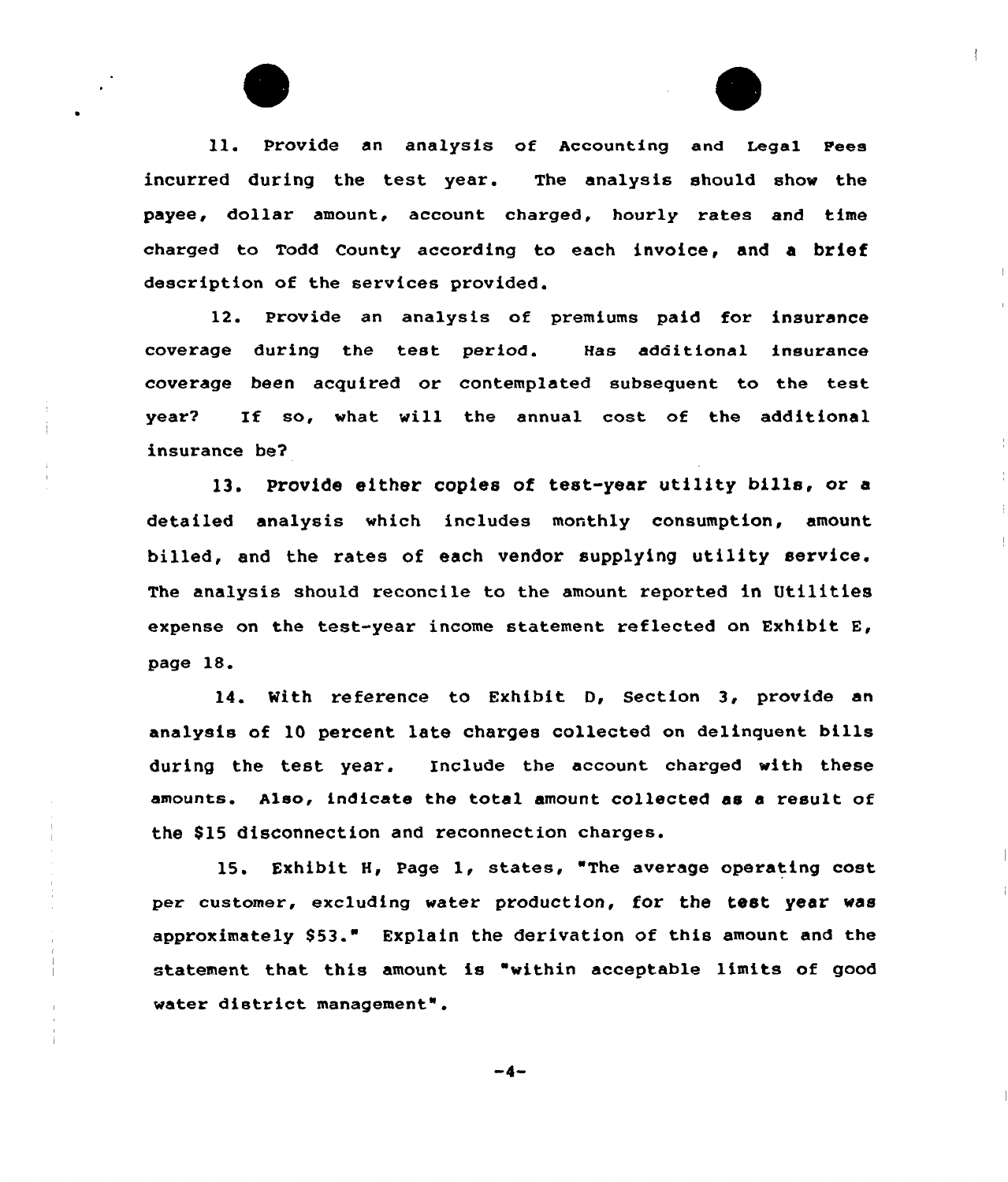16. Provide a narrative explaining the policies of Todd County concerning write-offs of Customer Accounts Receivable including the procedures used to collect deliquent accounts. Were any amounts that were written off during the test year subsequently collected? Provide a 3-year analysis showing receivables written off and amounts subsequently collected.

l7. Exhibit <sup>E</sup> lists as Other income, Reimbursements in the amount of \$2,289. Provide an explanation of the basis for this income and indicate how the original transaction and the reimbursements vere recorded.

18. Exhibit <sup>G</sup> lists as components of present monthly revenues Tap Fees, Repair Work, and Refunds. Provide a narrative explaining hov these items were recorded and an analysis of transactions included in each.

19. Provide copies of billings to the City of Elkton ("Elkton") for the test year. Also, provide a copy of the contractual agreement to sell water to Elkton.

20. Provide a narrative explaining the  $$51,138$  receivable from Elkton listed on the August 3l, 1983 Balance sheet. why vas only \$ 100 paid on the account during January through August 19837 Provide a breakdown of the receivable into amounts attributable to operation and maintenance payments, and principal and interest and reserve fund payments. Also, explain the steps being taken by Todd County to collect this past due amount.

21. Provide <sup>a</sup> determination of the vholesale rates applicable to Elkton based on test-year operation and maintenance costs.

 $-5-$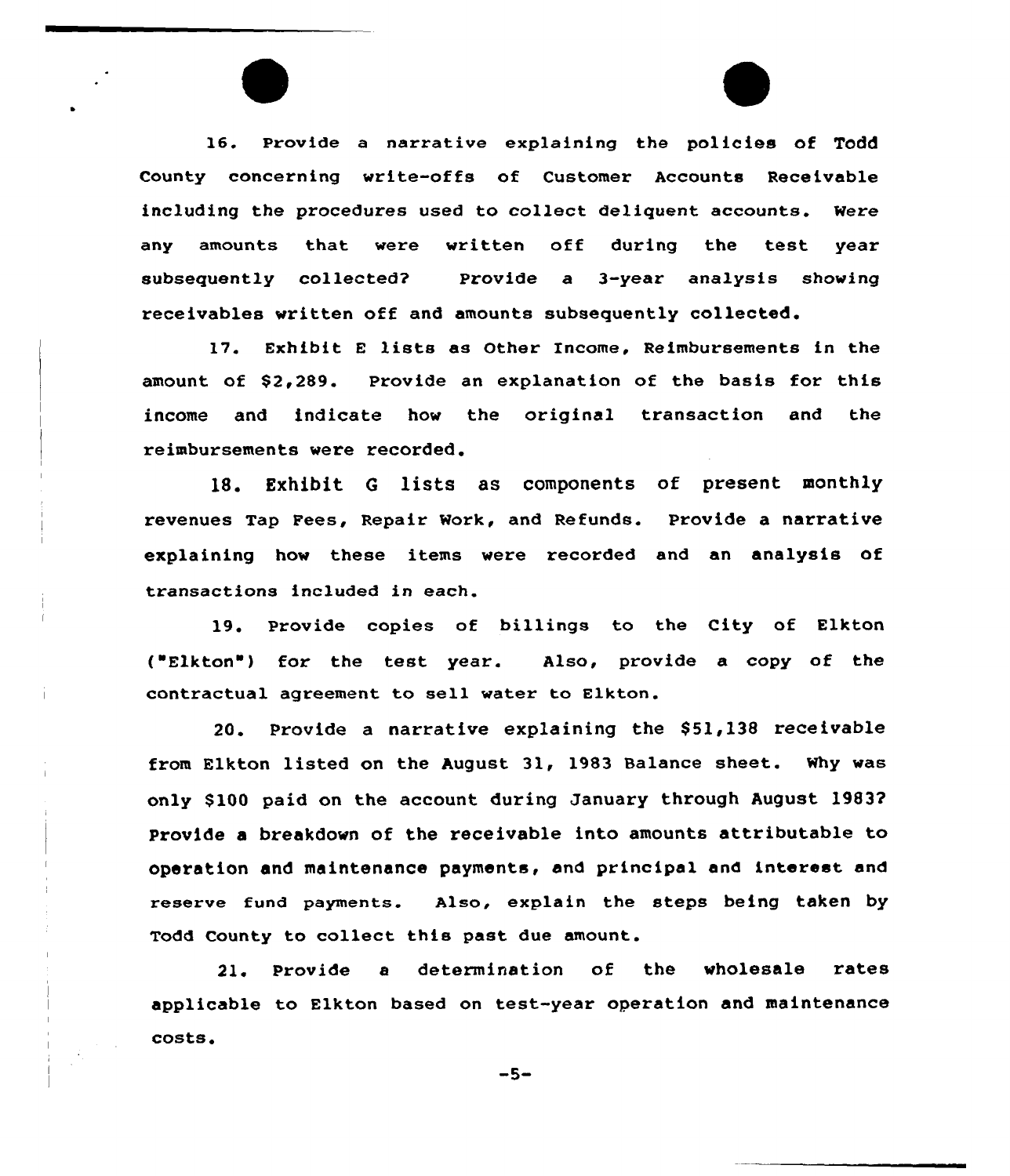22. The August 31, 1983, Balance Sheet indicates a zero balance for the account, Cash in Bank-Construction." However, Note 2 (Exhibit E, page 6) indicates a balance of \$15,525. Please explain this discrepancy.

23. Exhibit H, page 2, states that the Water Treatment Facility Reserve Account requires a payment of \$665 per month. Exhibit <sup>E</sup> on page <sup>7</sup> lists this requirement as \$996. Please indicate which amount is correct.

24. Exhibit <sup>H</sup> on page <sup>1</sup> states that there are 781 metered services on the system. With one bill to each per month, 9,372 bills would be rendered annually. Exhibit H, page 4, indicates 10,872 bills rendered during the test period. Please explain this large variance in bills issued, versus total customers.

25. It is the policy of the Commission to disallow the cost associated with line loss in excess of 15 percent. Provide a study reflecting all costs associated with line loss during the test period and <sup>a</sup> discussion of Todd County's position on this issue.

26. How many residential customers were being served as of August 31, 1983? How many service taps are there on the system?

27. How many customers are served on each of the following size meters: l-inch, 2-inch, 3-inch and 4-inch? Do any of these customers normally use less water than the amount included in the minimum bill? If so, please indicate how many.

 $-6-$